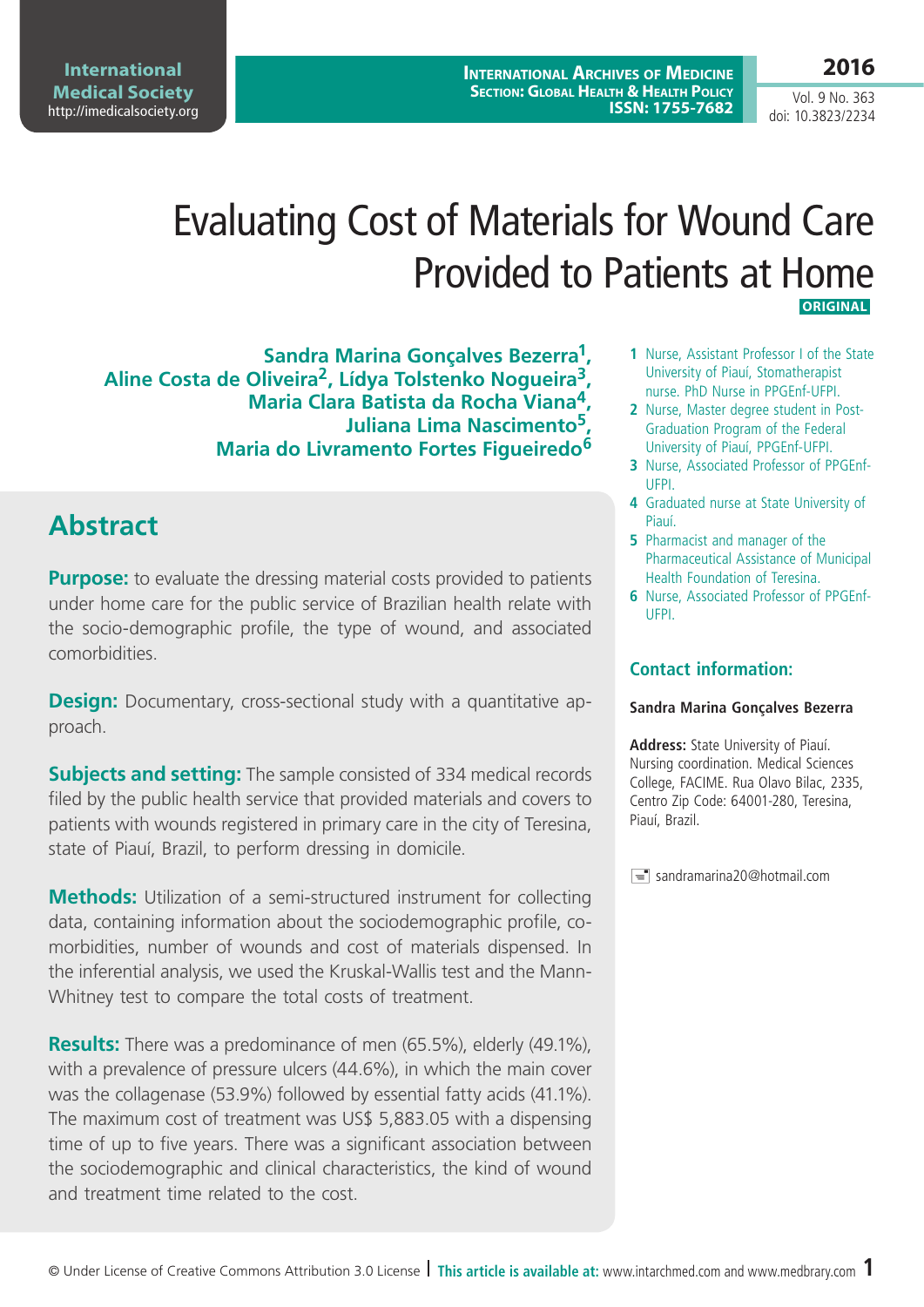**2016** Vol. 9 No. 363

doi: 10.3823/2234

**Conclusion:** The cost of materials for dressing in public service is high with inadequate cover and prolonged treatment time, and the pressure ulcer the most expensive.

#### **Keywords**

Health Evaluation; Cost and Cost Analysis; Primary Health Care; Wound Healing; Bandages.

### **Introduction**

The treatment of wounds is a public health problem, in which the skin lesions that do not heal in a period less than three months are considered chronic and are part of a quiet epidemic affecting the world's population and it is threatening the health economy. It is estimated that in the United States the wounds affect 6.5 million patients, at a cost of US\$ 25 billion annually, which may be related to an aging population and rising rates of obesity and diabetes [1].

Countries of universal public systems have been concerned with effective measures to fund the treatment. In a study conducted in the United Kingdom showed that one of the measures for cost reduction is the use of prophylactic coverage that assists in the prevention and reduction of pressure ulcers (PU) in hospitals. The annual cost for treating PU varied according to the depth of the lesion between 1,000 (superficial) to 17,000 (deep) pounds per year, confirming the importance of preventive measures. The majority predisposition for PU was observed in patients under intensive care, long-term care, or during lengthy procedures performed in the surgical center; and sacral regions, calcaneus, and other bone extremities were at greater risk [2].

Economic evaluation in health and the rational use of medical and hospital supplies are extremely important in the management of public health institutions' resources in Brazil, considering that expenditure in this area are increasing while available resources do not increase at the same rate [3].

Another important factor is the thorough observation of changes in cutaneous mucosa integrity and cellular abnormalities, which can inhibit healing to occur to them. A concept used is the Wound Bed Preparation (WBP), which conducts to a systematic approach to skin care and the benefits, which is the increase of healing rate and consequent reduction in the cost of treatment, promoted by advanced therapies [4].

For nurses, it is important to develop protocols in the care of patients with wound at home in order to support the planning of nursing care and perform guidance to family members and caregivers in order to reduce direct and indirect costs, and improve quality the patient's life [5].

The objective of the study was to evaluate the dressing material costs provided by the public health service to patients under home care, in relation to socio-demographic profile, the kind of wound and associated comorbidities.

### **Methods**

It is a cross-sectional study based on document analysis, with a quantitative approach, developed at the Municipal Health Foundation, public service department of the city of Teresina, situated in the state of Piauí, Brazil, responsible for the archiving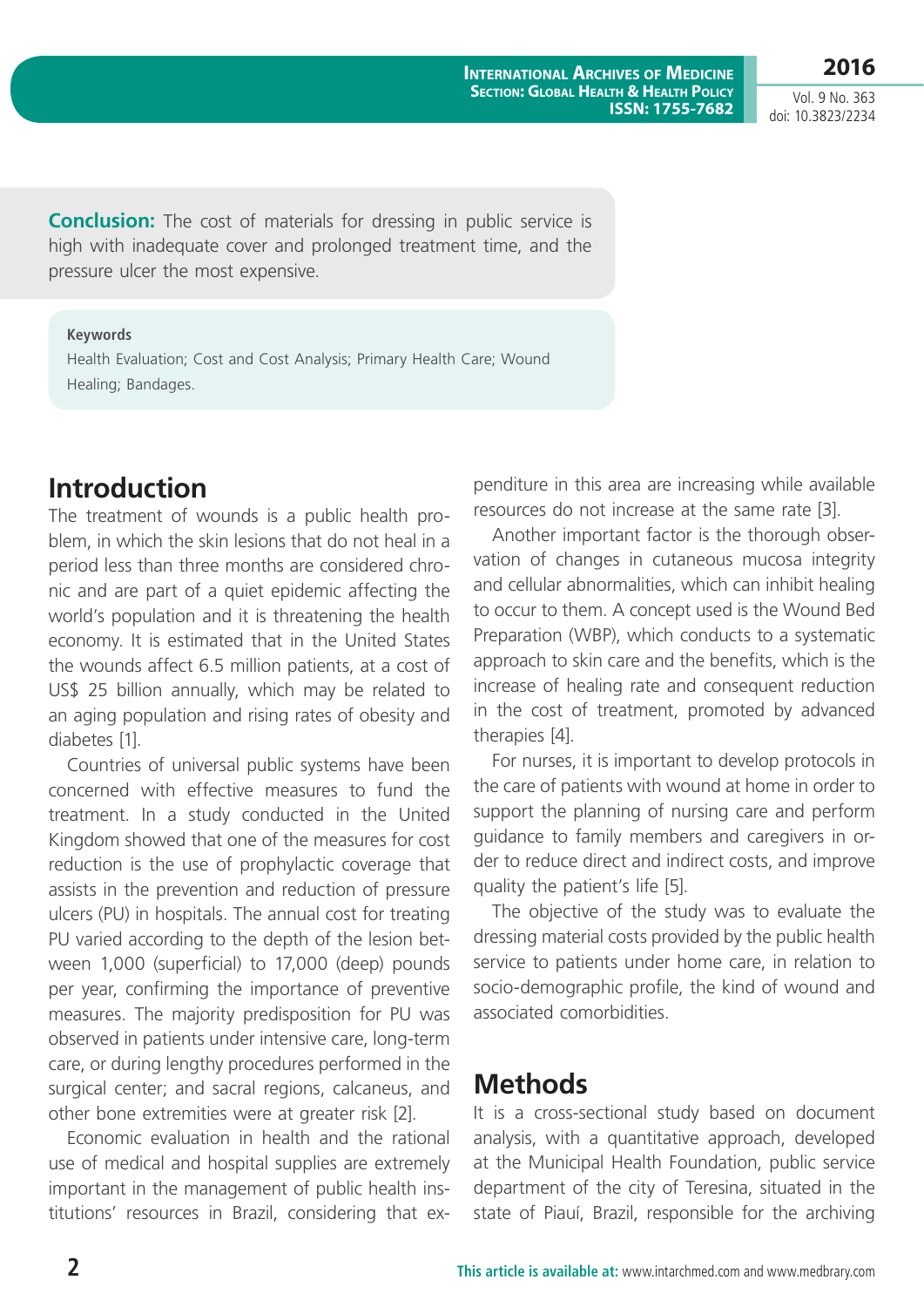**2016** Vol. 9 No. 363

doi: 10.3823/2234

records and providing of materials and cover for patients, with wounds, registered in Primary Care for performing dressing at home. The population of the study consisted of 780 medical records, and of these total, 366 were excluded for not meeting the inclusion criteria, resulting in a sample of 334 medical records of patients attended at home for wounds treatment. The inclusion criteria were individuals from both gender, of all ages, in the treatment of wounds of various etiologies, who received material for taking care of dressing at home. The study excluded incomplete medical records and with a supply of materials and medicines for other purposes such as medicines for oral use, material for intermittent and indwelling urinary catheterization.

## **Methods**

The instrument used in this research was divided into four parts: Socio-demographic data (age and sex of the patient); clinical data (comorbidities, etiology of the wounds, treatment time and mobility); the provided materials (the type of dressing materials, the cost of materials); and monthly total expense per patient. Comorbidities were categorized according to the International Classification of Diseases (ICD 10): endocrine diseases, circulatory diseases, and injuries from external causes.

### **Study procedures**

The research was conducted in the city of Teresina, state of Piauí, in the period from January to March of 2015. The instrument was filled out by researchers, according to the information provided in the records, which were filed in folders identified in alphabetical order, with records from patient's data regarding the sociodemographic and clinical profile, motive of the request, description of requested materials and the cost of monthly layoff separated by unit value of each item and the total price. The authorization of the provided material for home use was made by solicitation of the monthly ordered, requested by the doctor or nurse of the primary health care, according to the material and cover established by public service.

### **Data Analysis**

The data were analyzed using the Statistical Package for the Social Sciences®, version 18.0, generating descriptive statistics such as mean, median, standard deviation, interquartile range, minimum and maximum for quantitative variables. For variables with a level of quality measurement, frequencies were calculated. In the inferential analysis, we used the Kruskal-Wallis one-way analysis of variance, in which the significant points have been checked by means of Tukey's Honestly Significant Difference (HSD) test, and the Mann-Whitney U test to compare the total costs of the treatments, with verification of data normality by the Kolmogorov-Smirnov test. with a confidence interval of 95% and significance of 5%. The research has met national and international standards of scientific research involving human subjects.

### **Results**

All the 334 patients treated at home for treatment of wounds were characterized in terms of sociodemographic and clinical aspects. They are presented also its relations with the total costs of supplied materials. **Table 1** describes the sociodemographic and clinical profile of study participants.

The analyzed sample found a prevalence of male patients 219 (65.6%), elderly 165 (49.4%), in which the average age was  $61.00$  ( $\pm 28.0$ ) years. As for comorbidities stands out the injuries from external causes (28.4%) as spinal cord injury, cranioencephalic trauma, fractures, amputation, in most due to automobile accidents, followed by accidents with fire gun, leading many patients to a permanent situation of bedridden. Other clinical factors involved were burns, complications of internal orthopedic prosthetic devices and surgical complications.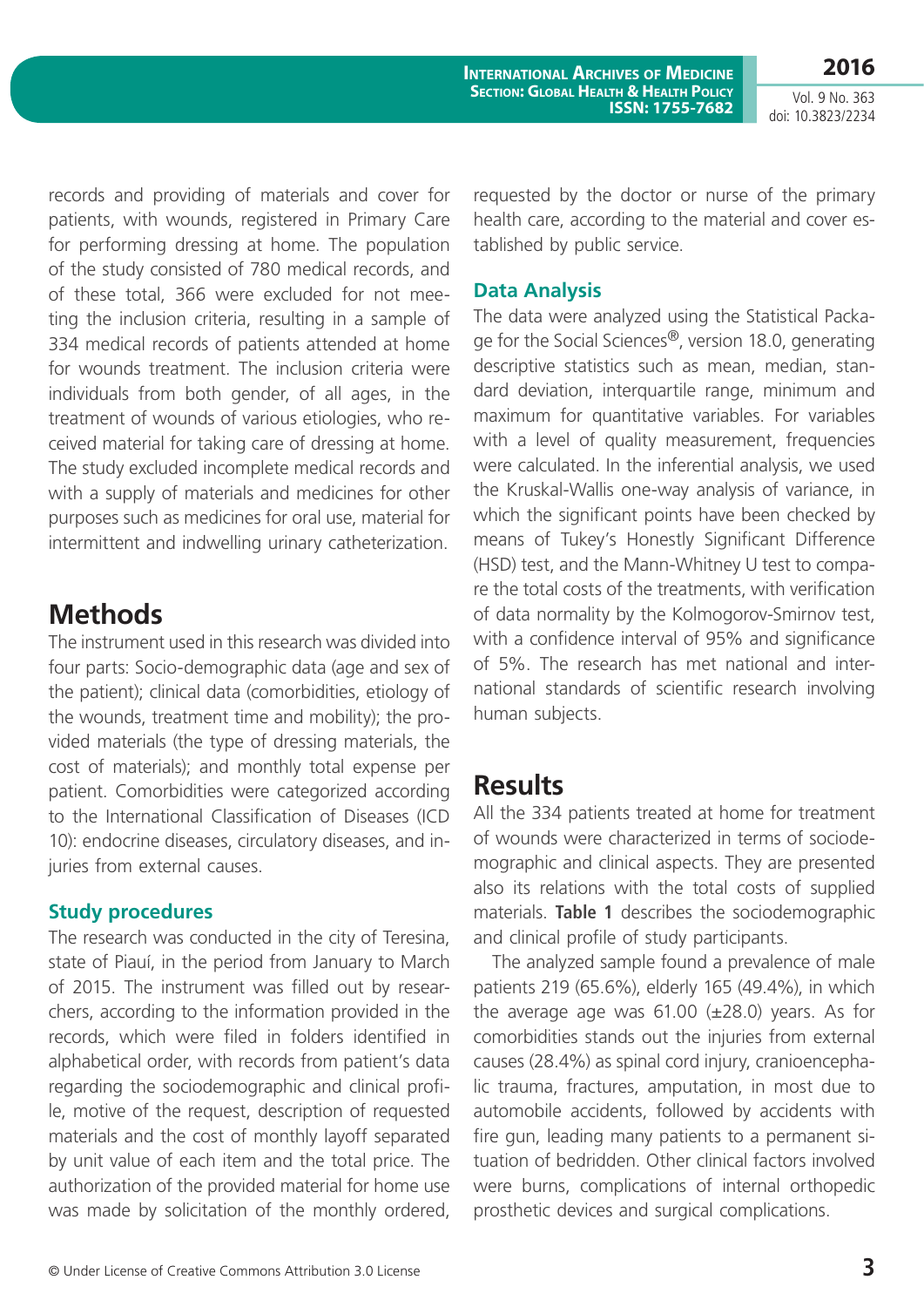**2016**

Vol. 9 No. 363 doi: 10.3823/2234

**Table 1.** Sociodemographic and clinical characteristics of patients receiving dressing materials at home and relations with the total costs of the materials supplied. Teresina, PI, Brazil, 2016.

| <b>Variables</b>                 | n<br>$(\%)$   | Total Cost (US\$)*     | p    |        |                      |  |  |  |
|----------------------------------|---------------|------------------------|------|--------|----------------------|--|--|--|
|                                  |               | $Me$ $(\pm$ IR)        | Min  | Max    | value                |  |  |  |
| Age                              |               |                        |      |        |                      |  |  |  |
| Up to 20 years                   | 17<br>(5.1)   | 41.7<br>(89.9)         | 28.6 | 3780.3 | < 0.001 <sup>a</sup> |  |  |  |
| 21 to 59 years                   | 139<br>(41.6) | 165.3<br>(357.1)       | 8.5  | 3312.9 | 0.270 <sup>c</sup>   |  |  |  |
| 60 years or<br>more              | 165<br>(49.4) | 166.7<br>(527.7)       | 7.3  | 5883.1 |                      |  |  |  |
| Not Informed                     | 13<br>(3.9)   | 41.7<br>14.0<br>(89.9) |      | 293.6  |                      |  |  |  |
| $Me(\pm IR)$                     | 61.0(28.0)    |                        |      |        |                      |  |  |  |
| Gender                           |               |                        |      |        |                      |  |  |  |
| Male                             | 219<br>(65.6) | 103.2<br>(327.2)       | 8.4  | 5883.1 | 0.195 <sup>b</sup>   |  |  |  |
| Female                           | 115<br>(34.4) | 82.1<br>(227.2)        | 7.3  | 2683.8 |                      |  |  |  |
| Comorbidities                    |               |                        |      |        |                      |  |  |  |
| Endocrine<br><b>Disorders</b>    | 57<br>(17.1)  | 55.2<br>(90.5)         | 11.7 | 279.8  |                      |  |  |  |
| Circulatory<br>diseases          | 50<br>(14.9)  | 132.0<br>(403.5)       | 7.3  | 5883.0 |                      |  |  |  |
| Nervous system<br>disease        | 33<br>(10.0)  | 149.2<br>(436.2)       | 26.9 | 780.3  |                      |  |  |  |
| Injuries from<br>external causes | 95<br>(28.4)  | 149.1<br>(483.8)       | 8.8  | 975.0  | 0.001a               |  |  |  |
| Others                           | 37<br>(11.1)  | 107.2<br>(351.3)       | 8.4  | 1200.5 |                      |  |  |  |
| Not informed                     | 62<br>(18.5)  | 64.4<br>(151.4)        | 38.1 | 2574.4 |                      |  |  |  |
| Mobility                         |               |                        |      |        |                      |  |  |  |
| Ambulate                         | 20<br>(6.0)   | 66.4<br>(255.0)        | 7.3  | 1482.1 |                      |  |  |  |
| Ambulate with<br>support         | 61<br>(18.3)  | 64.8<br>(190.3)        | 14.2 | 1279.8 |                      |  |  |  |
| Do not<br>Ambulate               | 191<br>(57.1) | 135.1<br>(421.4)       | 11.3 | 5883.0 | 0.001a               |  |  |  |
| Not informed                     | 62<br>(18.6)  | 62.4<br>(131.9)        | 8.6  | 2574.4 |                      |  |  |  |
| Total                            | 334<br>(100)  | 100.6<br>(281.8)       | 7.3  | 5883.0 |                      |  |  |  |

Endocrine disorders 57 (17.1%) were substantially comprised of diabetic patients, and in the group of cardiovascular diseases 50 (14.9%) there were patients with hypertension, myocardial infarction, stroke (ischemic or hemorrhagic), vascular disease, aneurysms, among others. The main diseases of the nervous system 33 (10.0%) were Alzheimer's disease, Parkson disease, multiple sclerosis and neuropathy. The other category 37 (11.1%) includes diseases such as neoplasms, leprosy after effects, erysipelas, epidermolysis bullosa, myelomeningocele. In 62 (18.5%) of the medical records, there was no record of the disease.

About the mobility of patients, the majority 191 (57.1%) did not ambulate, having as the main cause the after effects from stroke, cerebral palsy and spinal cord injury. The most common reasons for patients who ambulate with assistance 61 (18.3%) were the result of traumatic injuries and ulcers of the lower limbs. In some medical records, there was no information 62 (18.6%) and the mobility of the patient had been included in the unknown category. The results obtained to compare the cost, according to the profile of patients, including age, sex, comorbidities and mobility, were statistically treated as non-parametric data.

**Table 1** shows a comparison of the total value and groups of variables, where some have indicated significant statistical differences (p<0.05). Regarding variable age, there was a statistically significant difference between costs (p<0.001), and the post hoc of Tukey revealed it among patients 21 to 59 years and those with 60 years or more. Thus, elderly patients who developed wounds required a treatment of major financial value, with a maximum cost of US\$ 5883.00.

Regarding gender, male patients were those with the highest cost of materials for dressings, with the median value US\$ 103.2, and a maximum of US\$ 5883.0 As for comorbidities, multiple comparison test was applied, in which was observed a significant difference between some groups, that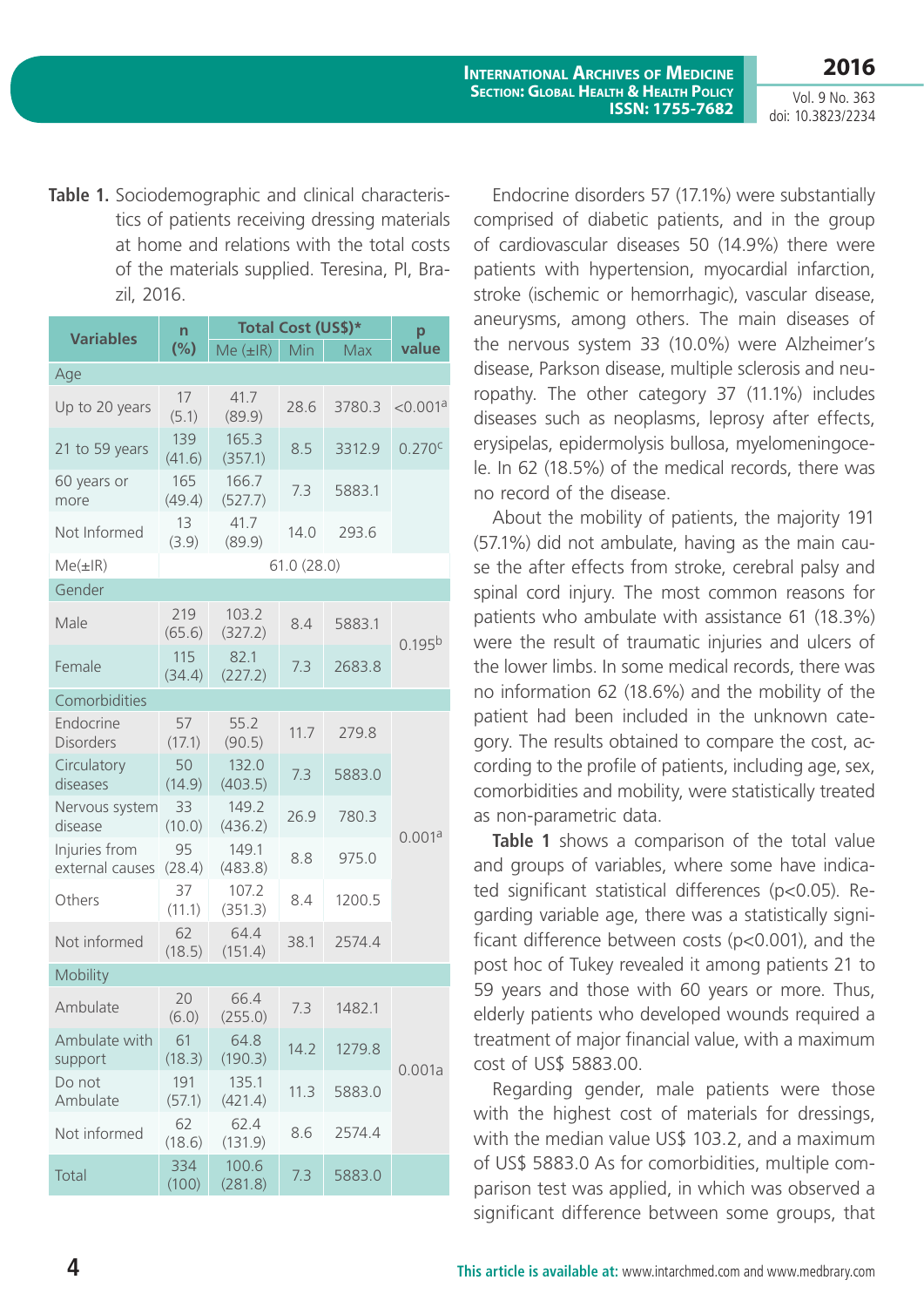Vol. 9 No. 363 doi: 10.3823/2234

**2016**

despite having different comorbidities quantitative, presents a similar cost average, such as endocrine disorders and diseases of the circulatory system (p=0.047); endocrine disorders and diseases of the nervous system (p=0.001); endocrine diseases and injuries from external causes (p=0.009); nervous system disorders and uninformed (p=0.006); Injuries from external causes and not informed  $(p=0.040)$ .

Comparing mobility, it was observed that the category that do not ambulate had a significant quantitative when compared to the group who ambulate with assistance  $(p=0.006)$  and not informed  $(p=0.005)$ .

**Table 2** describes the kinds of supplies for cleaning and cover that were requested by the patients. Among the cleaning supplies are: compresses (95.8%), saline solution (90.1%) and gloves (85.6%); among cover materials, collagenase (26.3%) and Essential Fatty Acids (EFA) were the most requested, but for most patients (50.9%) there was no disposed material for cover.

Regarding the types of wounds in **Table 3** stood out the pressure ulcers (PU) 149 (44.6%), followed by lower limb ulcers 60 (18.0%) of various etiologies such as vascular, arterial and diabetic ulcers. Among the traumatic wounds 57 (17.1%) the main causes were automobile accidents, and surgical incision dehiscence. In the other category 20 (6.0%) were burns, oncologic wound and Fournier syndrome. In some medical records 48 (14.4%), was not informed the etiology of the wound.

The analysis found a statistically significant difference between pressure ulcers and ulcer of the lower limbs groups (p=0.012), traumatic wounds  $(p=0.001)$ , other  $(p=0.025)$  and not informed (p=0.044). The PU's had higher average compared to other etiologies of wounds with a value of US\$ 168.64.

Most of the medical records of the patients, 255 (76.3%), had a time for provided material for ban-

**Table 2.** Description of cleaning supplies and provided cover for dressing in patients under home care. Teresina, PI, 2015.

| <b>Domains/Facets</b>                                      | <b>Average</b> | <b>Median</b> |  |  |  |
|------------------------------------------------------------|----------------|---------------|--|--|--|
| Variables                                                  | N              | $\frac{0}{0}$ |  |  |  |
| Compresses                                                 | 320            | 95.8          |  |  |  |
| Gloves                                                     | 286            | 85.6          |  |  |  |
| Saline solution 0.9%                                       | 301            | 90.1          |  |  |  |
| Court plaster                                              | 275            | 81.4          |  |  |  |
| Roll bandage                                               | 147            | 44.0          |  |  |  |
| <b>Essential Fatty Acids</b>                               | 67             | 20.1          |  |  |  |
| Collagenase                                                | 88             | 26.3          |  |  |  |
| Sulfadiazine                                               | $\mathcal{E}$  | 0.9           |  |  |  |
| Vaseline                                                   | 5              | 1.5           |  |  |  |
| Not used                                                   | 170            | 50.9          |  |  |  |
| Total                                                      | 334            | $\rightarrow$ |  |  |  |
| <b>Source:</b> Medical records filed at the Pharmaceutical |                |               |  |  |  |

Management. Teresina, 2015.

\* Total is more than 100%, one patient received more than one product.

Table 3. Descriptive statistics of the total value and time of treatment related to the etiology of wounds of patients receiving curative material at home. Teresina 2015.

| <b>Etiology</b>                                                                                                    | $N(\%)$   | <b>Cost of treatment (U\$\$)</b> |      |            |                      | <b>Treatment Time (years)</b> |     |     |         |
|--------------------------------------------------------------------------------------------------------------------|-----------|----------------------------------|------|------------|----------------------|-------------------------------|-----|-----|---------|
|                                                                                                                    |           | $Me(\pm IR)$                     | Min  | <b>Max</b> | p value              | $Me(\pm IR)$                  | Min | Max | p value |
| Lower limb ulcers                                                                                                  | 60(18.0)  | 7.3(212.9)                       | 7.3  | 1482.1     | < 0.001 <sup>a</sup> | 1.2(0.3)                      | 1.0 | 4.0 | 0.026a  |
| Pressure Ulcers                                                                                                    | 149(44.0) | 13.3(496.2)                      | 13.3 | 5883.1     |                      | 1.0(1.1)                      | 1.0 | 5.0 |         |
| Traumatic wounds                                                                                                   | 57(17.1)  | 8.80(128.7)                      | 8.8  | 2371.3     |                      | 1.0(0.7)                      | 1.0 | 5.0 |         |
| Others                                                                                                             | 20(6.0)   | 8.4(113.2)                       | 8.4  | 853.1      |                      | 1.0(0.4)                      | 1.0 | 2.0 |         |
| Not informed                                                                                                       | 48(14.4)  | 14.0(160.1)                      | 14.0 | 3780.3     |                      | 1.0(0.7)                      | 1.0 | 5.0 |         |
| Course Modical recepts filed at the Pharmaceutical Management Teresing 2015 ModiLD): Modian (unterquartile range): |           |                                  |      |            |                      |                               |     |     |         |

**Source:** Medical records filed at the Pharmaceutical Management. Teresina, 2015. Me(±IR): Median (±interquartile range); a: Kruskal-Wallis Test; Min: Minimum; Max: Maximum. \*The value of the dollar in March 2015 was equivalent to two Brazilian reais and seventy-two cents (US\$  $1 = R$ 2.72$ )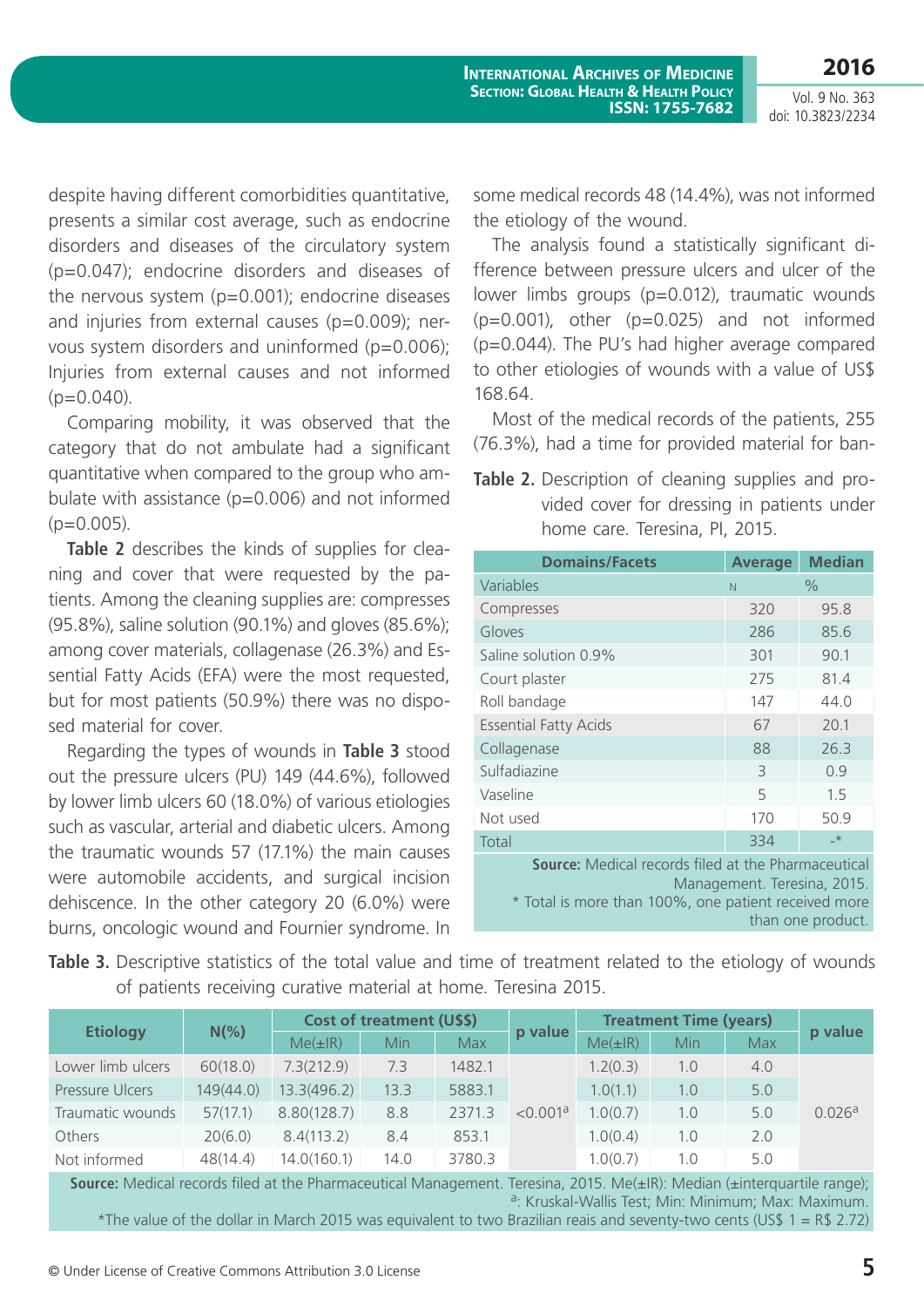Vol. 9 No. 363 doi: 10.3823/2234

**2016**

dage of up to one year, 38 (11.4%) in two years, 24 (7.2%) in three years, and the more extended periods as four years and five years showed 8 (2.4%) and 9 (2.7%), respectively. Only the pressure ulcer presented a significance in the difference with lower limb ulcers ( $p=0.011$ ), traumatic wounds ( $p=0.012$ ), other  $(p=0.043)$  and the not informed variable  $(p=0.022)$  in which, despite of a quantitative of cases superior to the others, it has an average cost of approximately 1 and a half.

## **Discussion**

The data showed that there was a majority of male, elderly above 60 years with impaired physical mobility, considering that, in the group studied, less than 6% ambulated. This study corroborates with the research done in home assistance that found similar data [6]. Considering the results and the prospect of increased longevity, related to improved access to health care, it becomes necessary a planning of actions for the prevention of injuries in the elderly.

It can also stand out the high percentage of adults between 21 and 59 years old with injuries resulting from traffic accidents and violent situation. Time series study in Brazil found a 800% increase in mortality from traffic accidents between the years 1996 and 2009 which showed growth of 0.5 to 4.5/100,000 inhabitants, the highest growth rates were observed in the states of North, Northeast and Midwest [7]. These data indicate that patients with productive age end up off from work, which may interfere with the economic situation of these and their dependents, resulting in early retirement, change in quality of life and increased costs for the state.

Endocrine disorders such as diabetes stood out in patients and may even be the cause of the emergence of wounds such as diabetic foot or the cause of delayed wound healing, and therefore requiring nursing care that considers the clinical aspects of the patient, the signs and symptoms of associated disorders and aspects of the wound. Studies on the relationship between comorbidities, wounds and clinical reasoning are necessary for the team in decision-making for an approach to the patient with wounds, being an interdisciplinary challenge that transcends the treatment of injury [8]. In a randomized study in patients with diabetic foot after surgical debridement it was found that the diabetic foot treatment using the negative-pressure wound therapy (NPWT) compared to conventional therapy is cheaper because it reduces the number of exchanges and the success rate was 90%, while the traditional dressing success rate was 76.6% [9].

The high rate of patients with injuries from external causes, unable to ambulate such as wheelchair users and bedridden, whether because of spinal cord injury, trauma or stroke after effects may increase complication rates and the consequent increase in costs along with critically ill patients, in favors of appearance of multiple injuries as the PUs. In a study conducted in Nigeria, the numbers of PUs in male patients, victims of spinal cord injured by trauma (falls from their own height) are high and the use of water mattresses has reduced the incidence of PU, emphasizing the importance of preventive measures [10].

In this study, the PU was most frequent injury among those who do not ambulate, confirming the importance of prevention in patients with limited physical conditions such as bedridden and wheelchair users due to increased susceptibility to the development of lesions by pressure in areas of bony prominence. The PU has always been a problem for health services, especially for nursing and multidisciplinary teams, because the incidence, prevalence and treatment characteristics such as infections, the need for surgery intervention for cleaning, hospitalization and consequences in higher costs [6, 7].

Patients with extremes of age are the most vulnerable to developing PU, however young patients, victims of traffic accidents and violence which re-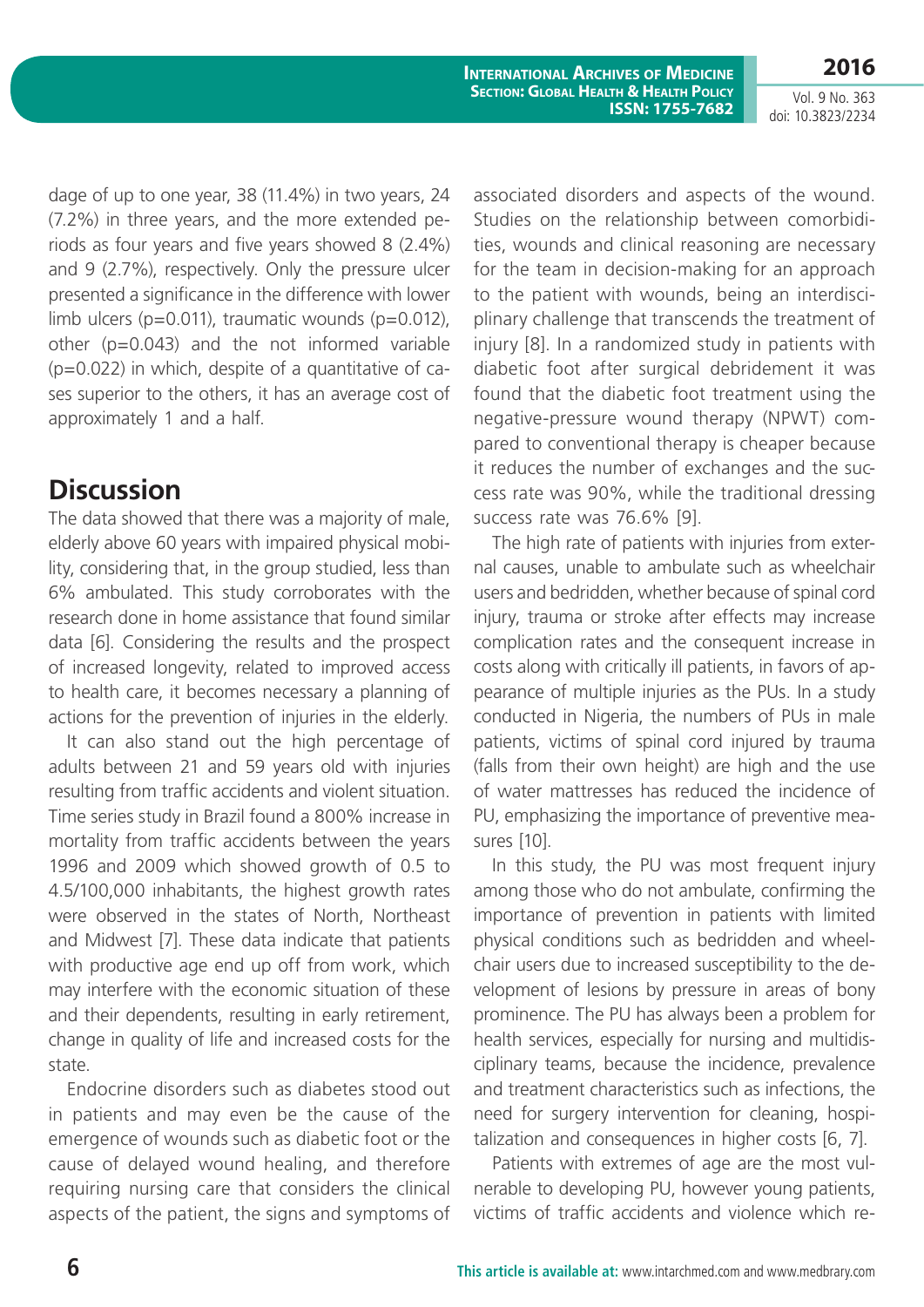Vol. 9 No. 363

**2016**

**International Archives of Medicine Section: Global Health & Health Policy ISSN: 1755-7682**

doi: 10.3823/2234

quire wheelchairs for locomotion develop deep and severe ulcers, especially in the ischial region. The data reflect that pressure ulcers are chronic wounds which tend to develop in a population of patients debilitated and can be a major source of infection and lead to complications such as septicemia, osteomyelitis and even death [1]. The pelvic osteomyelitis is a serious complication of PU and the diagnosis depends on multiple surgical bone biopsies with microbiological and histological analyzes. The most common pathogens were S. aureus (77.1%) Peptostreptococcus (48.6%) and Bacteroides (40%) (40%) [11].

The lower limb ulcers show a relevant quantity in which the differential diagnosis of lower limb ulcers involves a range of conditions and if there is no treatment of the underlying cause it will not have wound healing; therefore, the correct diagnosis is crucial. Most of these ulcers have a vascular origin, including venous ulcers and arterial ulcers. Neuropathic ulcers occur, especially in diabetic patients and others are mainly dermatologic, where the origin is caused by a variety of conditions such as vasculitis, tumor infections and pyoderma gangrenosum or necrobiosis lipoidica [8].

The time off for dressing and covers materials had a variance of 1-5 years, confirming the prevalence of chronic slow wound healing. When relating the extended time of treatment with the etiology of wounds, considering that the materials are provided to perform a home care by caregivers and family, hangs the question of the frequency of the evaluation of wounds by the doctor and nurse of the primary care health, the reason why the complex wound care task by lay people performing dressing of the wounds at the domicile can result in a chronic and prolonged treatment time.

Among the cleaning supplies, compresses and saline solution were the most requested. This fact is justified because the gauze, in the most of the lesions, is necessary for both cleaning, absorption, and for using as a primary and secondary dressing.

The physiological solution of sodium chloride at 0.9% acts to clean the wound with salt solutions prior to applying the cover [12]. The fixation materials all stood by the amount of orders, and adhesive dressing and bandage. Regarding the frequency of chronic ulcers in this study, the lesions characteristically open lesions that often require patching, enhance the importance of these items for the dressing. The choice of products to be used in the treatment of wounds must take into account the phase of the healing process, the depth, the type of exudate, and the presence of infection [13].

The covering materials had collagenase and EFA as the most requested covers. Collagenase acts dissolving the collagen holding avascular tissue to the underlying tissue in the wound bed. This product is not active in dry necrosis (eschar) and the additional use of other topical products, such as iodophors and silver, can reduce their therapeutic efficacy [14]. The essential fatty acid may be indicated for the treatment of open wounds, which promote chemotaxis and angiogenesis, and maintain the humidity, accelerating tissue granulation process [15].

In relation to the cost related to the etiology of the wounds, it was found that the besides PU prevail in patients, showed a higher expense compared with other etiologies of wounds. High values for treatment of PU were also found in a survey conducted in the UK, where the value of a PU ranges from 1,214 pounds (category 1) to 14,108 pounds (category IV). Allowing us to conclude that the costs increase with the severity of the PU, because in more severe cases the time to heal extends the incidence of complications [16].

#### **Limitations**

Throughout the research, we found incomplete records, which required the creation of a variable in some categories named as not informed, in order to not losing relevant data for the research.